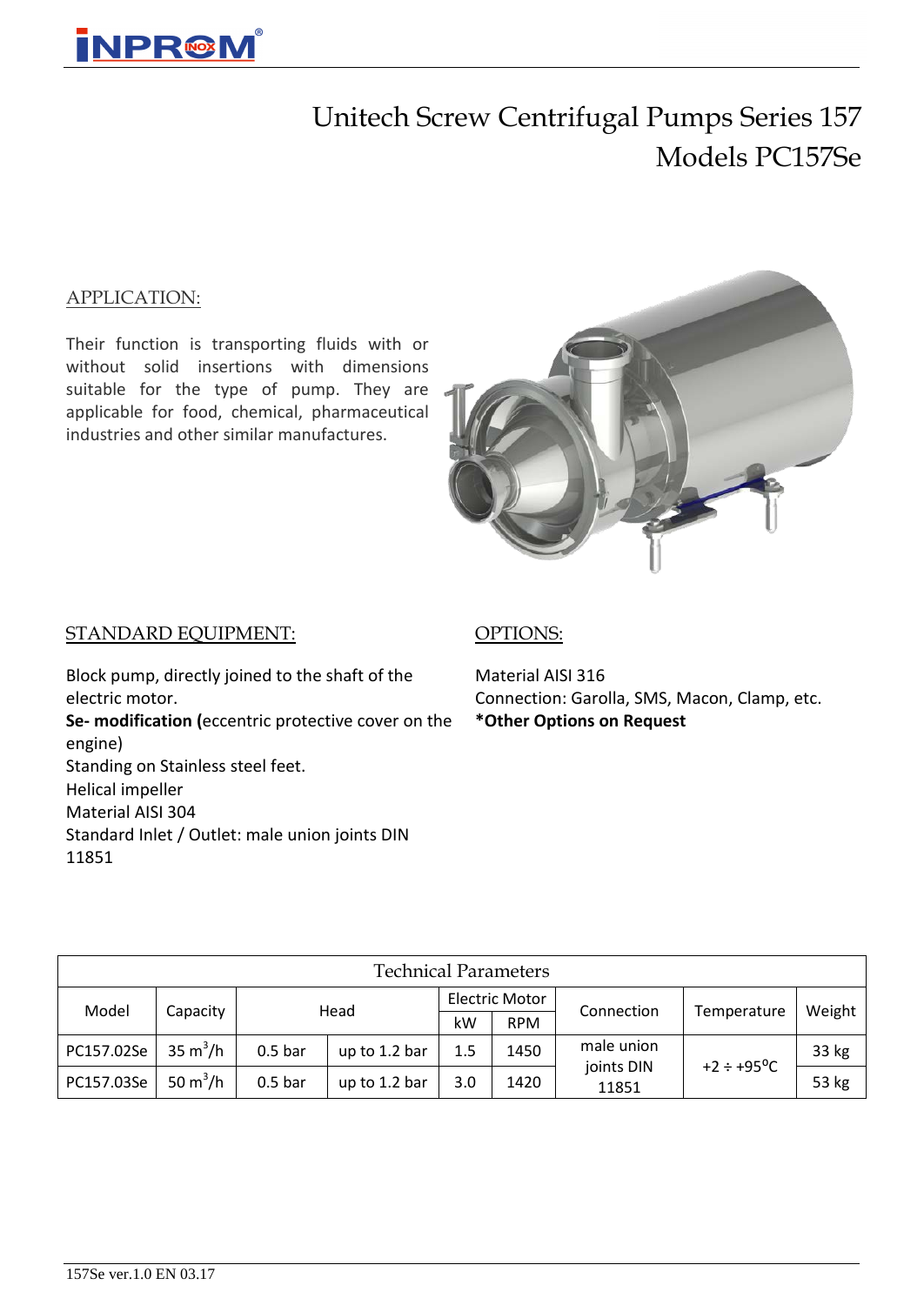# **INPR®M**

### Characteristic Curves of the Unitech Screw Centrifugal Pumps Series 157



\* with fluid – water at temperature 20 $\degree$ C. \*with pipes equal with pump's connections.